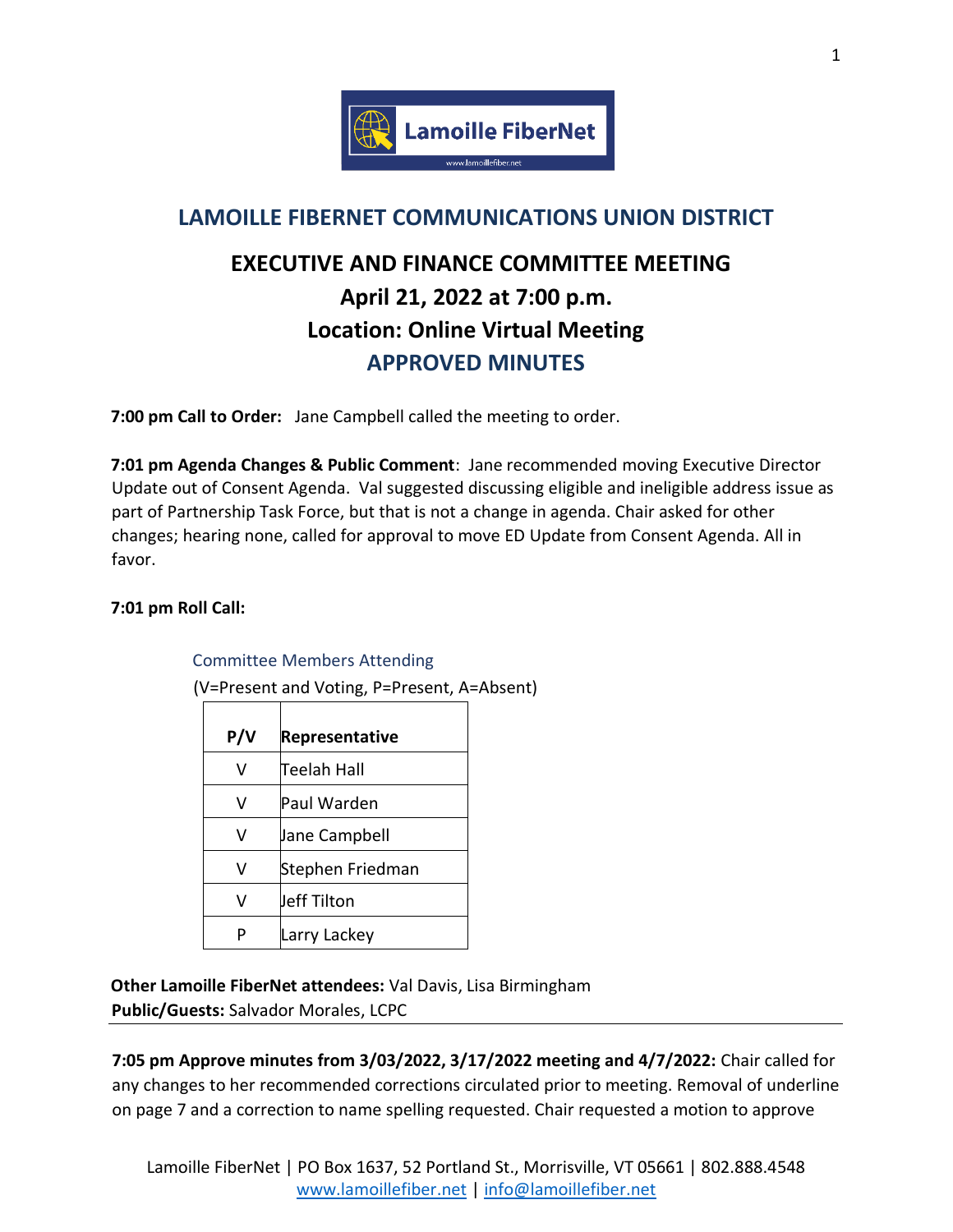the three sets of minutes with all the requested changes. Jeff Tilton moved; Paul Warden seconded. The Chair called the vote; all in favor; none opposed; no abstentions.

### **7:06 pm Consent Agenda:** (Recent purchases/Potential Purchases)

Val noted that recent expenses for trip to Providence and office supplies are within current approved budget. No other items for consent agenda. Jeff Tilton moved to accept consent agenda. Teelah Hall seconded; all in favor.

**7:07 pm Executive Director Update:** Val discussed how the work was going with NRTC and Tilson. NRTC agreed to prepare a proposal for financial modeling and high-level design; estimated cost at \$40,000. Currently do not owe NRTC anything. Tilson delivered its High-level Design which was due in January. Val said he discussed payment with Tilson; Tilson offered 5% off. Val told Tilson he didn't feel that 5% discount reflected what the three-month delay and batches of incomplete and accurate data cost LFCUD. Val pointed out that Tilson still hasn't delivered final information. Members discussed challenges with Tilson, noting outstanding items such as cost allocations for eligible and ineligible locations and amount of payment due.

**7:10 pm** In response to question regarding VCBB RFP, Val explained that VCBB revamped RFP for grants and as a result business plan must be revised to satisfy requirements. Will not be able to apply for construction grant until business plan passes muster. Raised concern that RFP may be needed. Members discussed whether RFP or Sole Source could be used; whether Tilson or NRTC should or could be used. Val said he would seek guidance from VCBB for RFP v. Sole Source.

### **7:13 pm:** Larry Lackey joined.

Larry requested revisiting the conversation on NRTC and what we want them to do, if they are the right people to do it; noted some who had reviewed Tilson's work felt need to start over. The question of Sole Source should consider what beyond financial modeling NRTC would help us with. Val explained the ask of NRTC is to run various models reflecting served and unserved versus deploying to entire area, plus some additional reports, which was going to be paid on an hourly basis, and potentially a business plan as well. Another member proposed to package the NRTC request as they already have a relationship with Northwest, and LFCUD has an MOU with Northwest. A member commented that an updated business plan for the VCBB grant application would be more specific to partnership with Google Fiber, assuming we move ahead with that. Another member commented that since Northwest CUD is using NRTC for financial modeling and business plan, we have a good reason to hire NRTC to do the same work for us. Val will follow up with NRTC on a packaged proposal.

**7:19 pm Executive Director Update continued:** In response to question whether telcos could successfully apply for VCBB funds for areas already committed to CUDs, Val explained that telcos could submit proposals for universal service in communities represented by CUDs. He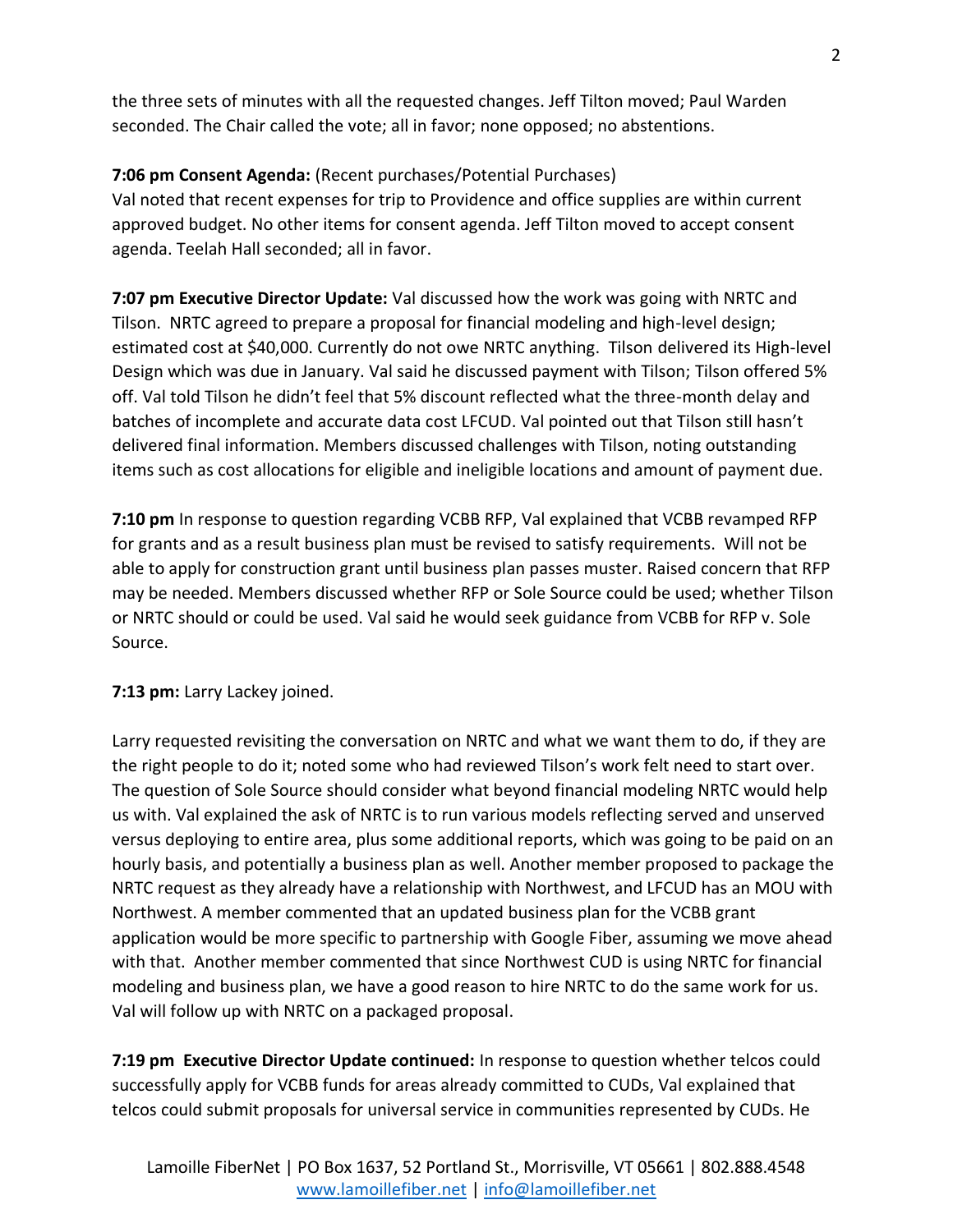noted a telco has submitted a request with a universal service plan for three Maple CUD communities, which may be favorable received by VCBB. Question raised whether a CUD with business plan for universal service could veto the proposal.

In response to question whether VCBB was supportive of the Chittenden Count RPC request, Val said generally yes, they are waiting for more detail.

In response to question whether LFCUD is seeking a municipal advisor concurrently with VCUDA, Val explained that we are on hold, VCUDA is taking lead and is trying to work quickly.

In response to question whether Val is recommending Adtran or Calix for electronics and software solution, Val explained that he would be attending some sessions to learn more. Adtran appears to be substantially less expensive. Waitsfield Telecom uses Calix and a company called Zone. Val is leaning towards Adtran because of reputation and unlike Calix which requires a software license agreement, Adtran supplies hardware, and you pay for support license. A member commented that because the arrangement we are discussing with Google Fiber where we provide just dark fiber, the question of electronics is largely moot. Val noted that in future, we could stand up a parallel network that will have need for electronics and people to manage, and that Google Fiber uses Adtran and Zone. Chair said this issue would be one for Partnership Task Force, then this committee and Board.

In response to request for update on VCUDA Audit and municipal advisor RFPs, Val explained that Will Anderson may do statewide RFPs to support all CUDs.

Val also informed the Committee that he will be meeting with VLCT (Vermont League of Cities and Towns) to learn more about benefits of membership and various insurance offerings.

In response to question about what areas are and are not eligible for grant funds, Val alerted committee to maps provided in meeting packet.

The chair asked if there were any other updates or questions for Executive Director. A member wanted to revisit some details on Tilson's work product. A member noted that in Tilson's defense, the high-level design was a desktop, not field survey exercise. Val noted that Fred from Tilson responded that Tilson could not provide numbers for unserved and underserved with in the whole area – as it was costly and impossible to separate out. Another member noted that such numbers were part of the scope presented to Tilson and now it seems they have refined the scope.

**7:33 pm Partnership Taskforce Update:** No additional update other than update of the ongoing contract negotiations. Chair requested a motion for executive session.